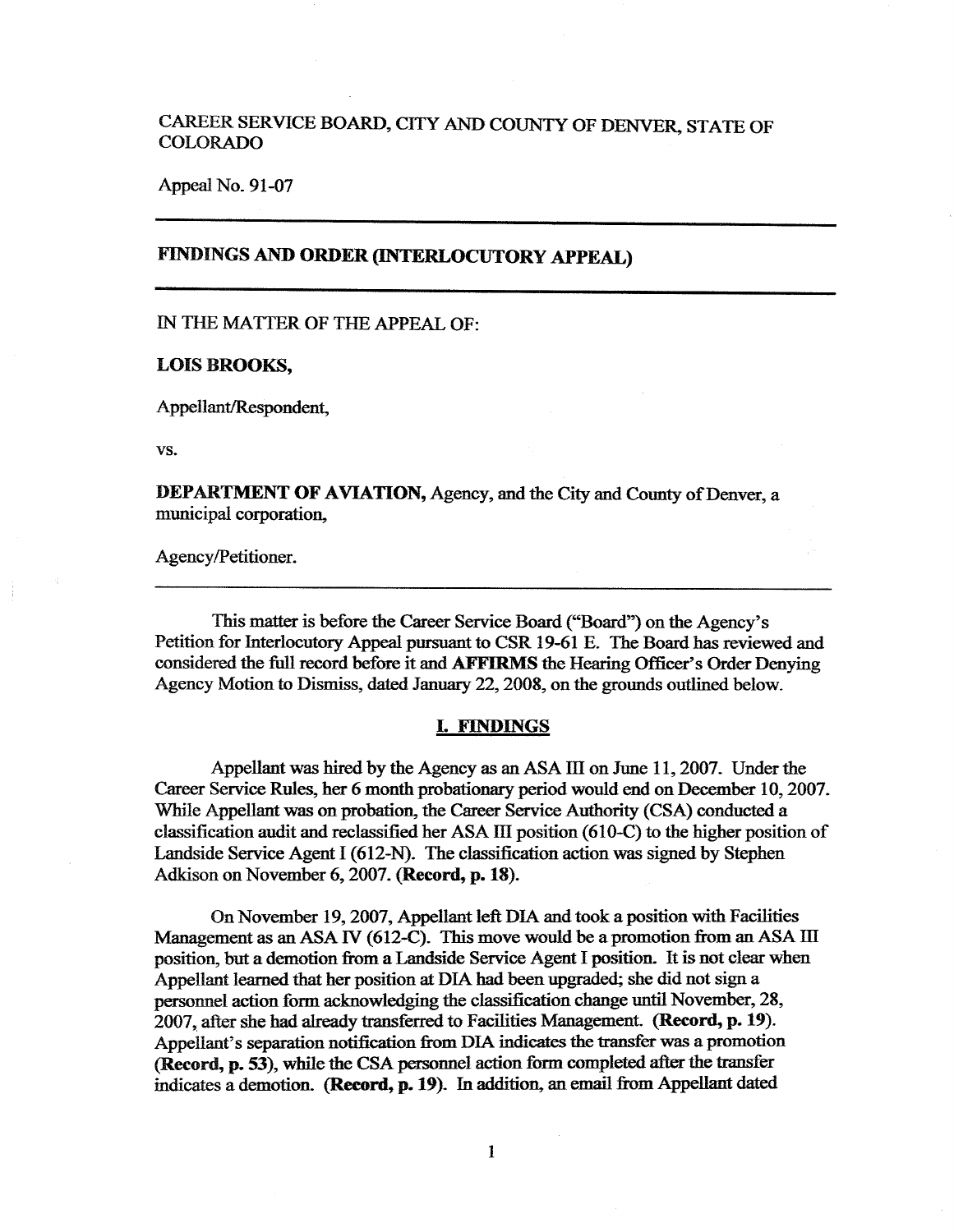November 5, 2007, indicates her belief that she was accepting a promotion at Facilities Management. **(Record, p. 66).** At this stage of the proceedings, it is not clear whether Appellant knew prior to November  $19<sup>th</sup>$  that she was actually taking a demotion and whether that demotion was voluntary.

On December 4, 2007, Facilities Management sent a written request to the CSA Personnel Director asking for a 6 month extension of Appellant's probation. The Personnel Director approved the request on December 12, 2007, two days after Appellant's original probationary period ended. **(Record, p. 20).** Appellant was dismissed by Facilities Management on December 11, 2007 for "the good of the service." (Record, **p. 43).** 

The Board agrees with the Hearing Officer that Appellant's status as a probationary or career service employee on December 11, 2007 is not clearly established. The Agency's assertions notwithstanding, there are factual issues as to whether the transfer to Facilities Management was a promotion or a voluntary demotion, and whether Appellant's probationary period was properly extended beyond December  $10<sup>th</sup>$ . Moreover, this is not the kind of appeal contemplated by CSR 19-61 E. The Hearing Officer has the right to determine, in the first instance, whether he has jurisdiction to hear an appeal, and when that jurisdiction turns on resolving factual issues, the Hearing Officer must determine those facts before the Board will intervene on an interlocutory appeal.

#### **ORDER**

IT **IS THERFORE ORDERED** that the Agency's Petition for Interlocutory Appeal is **DENIED,** the Hearing Officer's Order Denying Agency Motion to Dismiss, dated January 22, 2008, is AFFIRMED, and this matter is REMANDED for further proceedings consistent with the Board's Findings herein.

SO ORDERED by the Board on April 3, 2008, and documented this  $\frac{9 \times 10^{12}}{4}$  and of  $\frac{9 \times 10^{12}}{4}$  , 2008.

BY THE BOARD:

Tom Bonner, Co-C